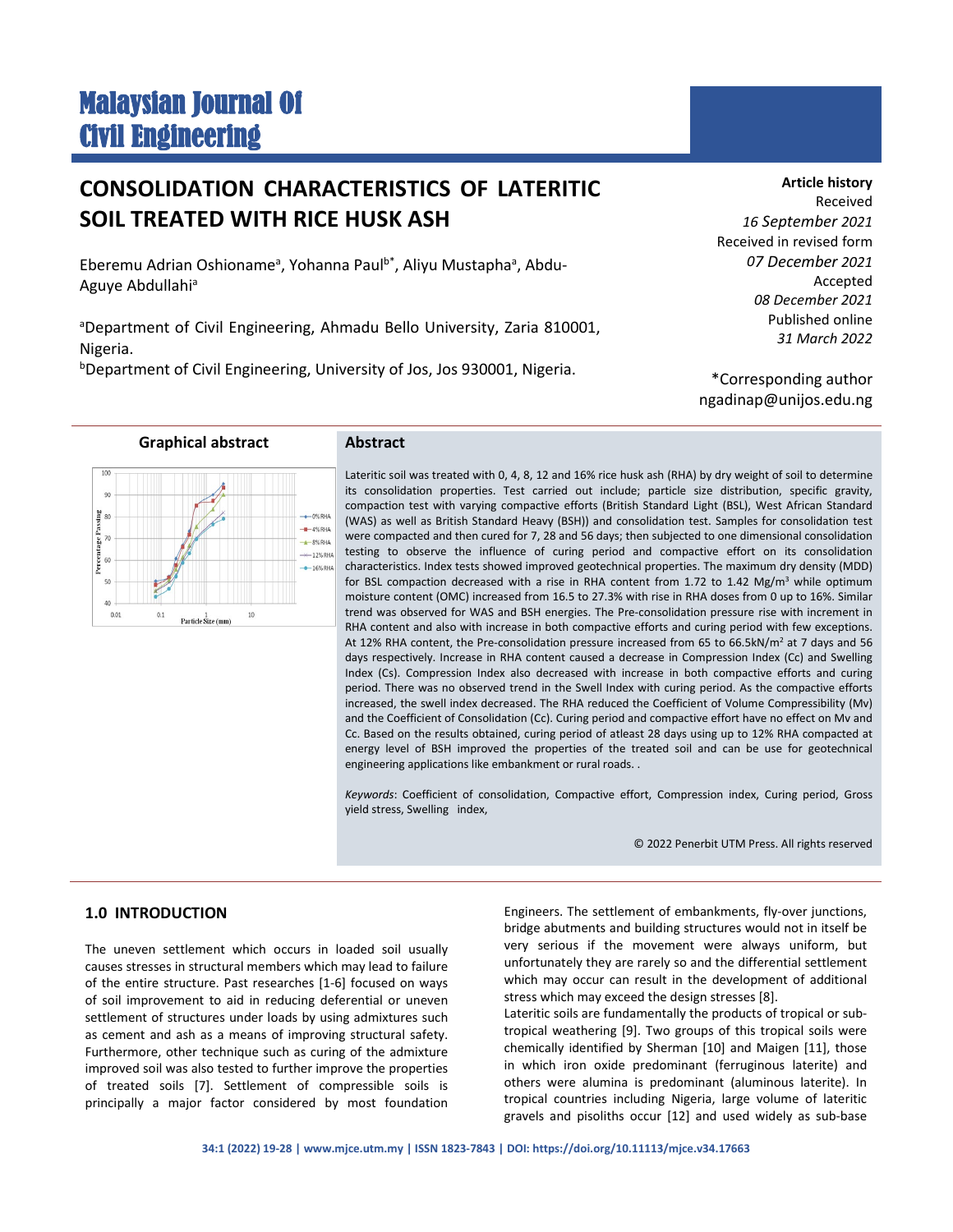and base material for low cost roads design for low and also medium traffic. They have also been proposed by Anderson and Hee [13] for use as liner in the construction of landfill because of their low hydraulic conductivity. In the same way, they are regarded as natural assets of significance in geoenvironmental applications [14-18] for the reason that they have satisfactory resistance to attack by chemical and minimal desiccation induced shrinkage prospective [15-16].

Too much reliance on the application of industrially made soil stabilizing materials like cement and lime have led to a rise in the cost of construction for engineering purposes [19]. Replacement of this approach with agricultural waste such as RHA for engineering applications will help in mitigating the environment hazard they cause. It has also been reported that cement production procedure generate carbon (IV) oxide (C02) in large volumes. Therefore, substituting the proportion of cement with a supporting cementitious rice husk ash (RHA) will lessen the generally known environmental problems caused by carbon (IV) oxide (CO<sub>2</sub>). Several kinds of ashes such as RHA, Sugarcane Straw Ash and Palm Kernel Shell Ash have been developed as cheap admixtures for soil improvement [20]. Research has been going on over the years on the likelihood of using RHA for the reason that it has pozzolanic properties in improving deficient soils [20-24].

This research is justified by the conversion of industrial waste products to valuable materials for engineering applications. The economic conversion of waste products enables for cost effective and environmentally friendly means of construction that would check the global trend of resource depletion. The intention for this study is to appraise the influence of RHA on the consolidation characteristics of lateritic soil in order to regulate its effect during settlement of the soil under load.

# **2.0 METHODOLOGY**

#### **2.1 Materials**

**Soil sample:** The lateritic used in the study was sourced from Shika in Kaduna State. The soil was collected at 0.5-1m depth, and transported to the laboratory in sacks then air dried, using sieved 4.76mm aperture sieve for sieving(British Standard Sieve no. 4) as required by the code of practice [25].

**Rice Husk Ash (RHA):** Rice husk was sourced from Zaria, Kaduna State; Samples were burnt in the open for a period of 7 days. The burnt ash was transported and sieved through a 75µm aperture sieve (British Standard sieve No.200) before usage in the laboratory. The oxide composition test result is shown in Table 1.

**Table 1** Oxide composition of RHA

| Oxide                                                      | SiO.                                               | בשגור | CaC                              | -2U°                                     | MnC                          | - -<br>ישכ          | -<br><b>.</b><br>2∪ | K2C                         |
|------------------------------------------------------------|----------------------------------------------------|-------|----------------------------------|------------------------------------------|------------------------------|---------------------|---------------------|-----------------------------|
| $\overline{\phantom{a}}$<br>Concentration<br>$\frac{1}{2}$ | $\sim$ $\sim$<br>$\sim$ $\sim$<br>ь<br>د ۲.۰<br>__ | .     | $\sim$ $-$<br>ъ.<br>1.O/<br>____ | $\sim$ $\sim$<br><u>. </u><br>⊥.∪ا<br>__ | $\sim$<br><b></b> .<br>- - - | o-<br>0.03<br>- - - | ററ<br>0.03<br>- - - | -<br>$\overline{ }$<br>. ۱۵ |

## **2.2 Methods**

**Index properties:** Index properties of untreated soil and the treated soil was performed based on the recommendation of British Standards BS 1377 [25]. Samples were treated with 0 , 4, 8, 12 and 16% RHA by dry weight of soil.

**Compaction :** Compaction test was conducted using three energy levels (BSL, WAS and BSH). Samples were mixed with 0%, 4%, 8%, 12% and 16% RHA by dry weight of soil. Compaction test was done for all the energy levels as proposed by British Standard BS 1377 [25]. For BSL compaction, it involves a 2.5kg rammer, height of fall of 300 mm and 27 blows in three layers using  $1000 \, \text{cm}^3$  mould. WAS compaction involves 4.5 kg rammer, height of fall of 450 mm and 10 blows in five layers using  $1000 \text{ cm}^3$  mould, in accordance with the Nigerian General Specification [26]. For BSH compaction, it involves a 4.5kg rammer, height of fall of 450 mm each receiving 27 blows in five layers using 1000 cm<sup>3</sup> mould. The energy use to compact a unit volume of soil is referred to as compactive effort . Compactive effort is a measure of the mechanical energy imposed on the soil mass during compaction. The corresponding compaction energies for BSL, WAS and BSH are 595.95, 993.26 and 2681.80KN/m2 [25, 26].

**Curing:** Curing was done using polythene bags after compaction at their respective OMCs for all energy levels. Compacted samples were kept inside mould at a controlled temp of in the laboratory for the curing periods of 7, 28 and 56 days separately. After curing, samples were removed from the mould, cut and fit into the consolidation ring. The consolidation test was carried out for each percentage of RHA.

**Consolidation test:** Test in this study was done in agreement with the procedure drawn in section 3 of BS 1377 [25] and Head [27]. The various soil samples were compacted at their respective OMCs prior to consolidation test. Samples compacted at BSL, WAS and BSH energy levels were further cured for the required period of time (7, 28 and 56 days) prior to consolidation test. After compaction, the samples were removed from the mould, cut and trimmed into the consolidation ring before being set up in the consolidation loading frame. An initial pressure of 10kN/m2 was applied and increased systematically to a peak load of 320kN/m2, after which it was unloaded back to 80kN/m2. The test was carried out for each percentage of RHA**.**

### **3.0 RESULTS AND DISCUSSION**

#### **3.1 Index Properties**

Summary of primary tests done on the soil are displayed in Table 2.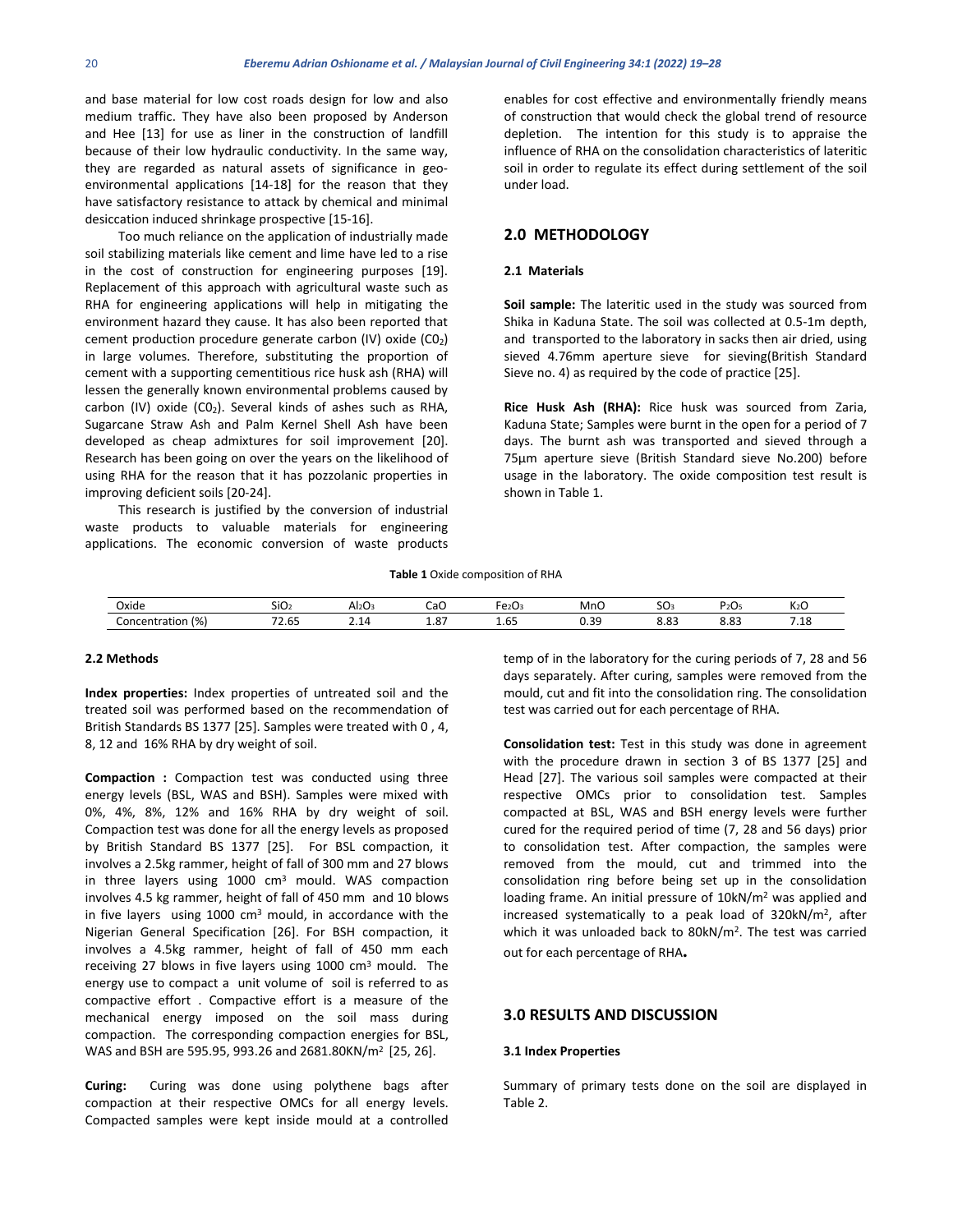| Property                                      | RHA Contents (%) |           |                          |               |          |  |  |  |
|-----------------------------------------------|------------------|-----------|--------------------------|---------------|----------|--|--|--|
|                                               | 0                | 4         | 8                        | 12            | 16       |  |  |  |
| Natural Moisture Content (%)                  | 10.11            |           |                          |               |          |  |  |  |
| Liquid Limit (%)                              | 44.7             | 46.5      | 48.8                     | 50.1          | 51.4     |  |  |  |
| Plastic Limit (%)                             | 29.9             | 32.4      | 35.8                     | 38.3          | 41.8     |  |  |  |
| Plasticity Index (%)                          | 14.8             | 14.1      | 13.0                     | 11.8          | 9.6      |  |  |  |
| Specific gravity                              | 2.6              | 2.4       | 2.3                      | 2.15          | 2.0      |  |  |  |
| <b>AASHTO Classification</b>                  | $A-7(5)$         | $A-7(5)$  | $A - 7(4)$               | $A-7(3)$      | $A-5(2)$ |  |  |  |
| USCS Classification                           | <b>CL</b>        | <b>CL</b> | <b>CL</b>                | <sub>CL</sub> | CL-ML    |  |  |  |
| Maximum Dry Density, MDD (Mg/m <sup>3</sup> ) | 1.72             | 1.69      | 1.54                     | 1.49          | 1.42     |  |  |  |
| Optimum Moisture Content, OMC (%)             | 16.5             | 18.9      | 19.5                     | 24            | 27.3     |  |  |  |
| Cation Exchange Capacity, CEC (cmol/Kg)       | 6.7              | 6.6       | 6.4                      | 6.1           | 5.9      |  |  |  |
| Colour                                        | Reddish brown    |           | $\overline{\phantom{0}}$ |               |          |  |  |  |
| Percentage of fines                           | 50.29            | 48.48     | 46.01                    | 45.74         | 43.08    |  |  |  |

**Table 2** Summary of primary tests

Results of grain size tests for soil–RHA mixtures is revealed in Figure 1 while Figure 2 displays the variation of percentage fine (material passing No. 200 sieve) with RHA content. Experimental result produced present that percentage fines declined progressively with rise in RHA content from 50.29% for the untreated soil to 43.08% at 16% RHA treatment (see Figure 2). The possible explanation for the drop in fine fraction with increasing RHA content may perhaps be credited to flocculation and clustering of the soil–RHA mixtures, that permitted the clay fractions in the soil to form larger soil particles. This behavior is depicted with a shift in the curve (see Figure 1) to the left as the RHA content increased. Related trend was observed by Portelinha et al., [28] and Osinubi et al., [29]. The progressive reduction in specific gravity (see Figure 2) from 2.6 at 0% RHA to 2.0 at 16% RHA could be due to low density of RHA that was use as an admixture in the soil. Related comment was made by Sani et al., [24].



**Figure1** Grain size plots of lateritic soil – RHA mixtures.



#### **Figure 2** Percentage fine and specific gravity plots with RHA content

#### **3.2 Compaction Characteristics**

The effect of RHA on the MDD and OMC is revealed in Figure 3. The MDD largely lessened with rise in RHA content. Similar behavior was recorded by Eberemu [23] as well as Eberemu et al., [30]. The drop in MDD with increasing RHA content could be associated with RHA inhabiting the void inside the soil matrix. Also , could be in line with low specific gravity of the RHA (1.91) when related with that of the lateritic soil (2.6).The MDD for the natural soil at BSL, WAS, and BSH compactive efforts were 1.71, 1.73 and 1.78 Mg/ $m<sup>3</sup>$  respectively. This indicates that the MDD inclined with higher energies. The MDD values decreased to 1.42, 1.54 and 1.60 Mg/m<sup>3</sup> at 16% RHA content for BSL, WAS, and BSH energies in that order. Okafor and Okonkwo [20] reported similar conclusion after noticing related trend in RHA modified soil, but additionally credited the low MDD to the replacement of the soil grains with RHA which outcome was bigger voids henceforth less density.

The effect of RHA on the OMC showed a general trend of incline in the OMC with increasing RHA content (see Figure 3). The increase is probably due to the drop of free silt as well as the clay fraction in the soil establishing a coarser material, a progression necessitating the need for more water, thus additional water is absorbed as RHA dose is increased [20]. As the compactive effort increased, the OMC improved from the natural values of 16.5, 10 and 11% to peak values of 27, 19.5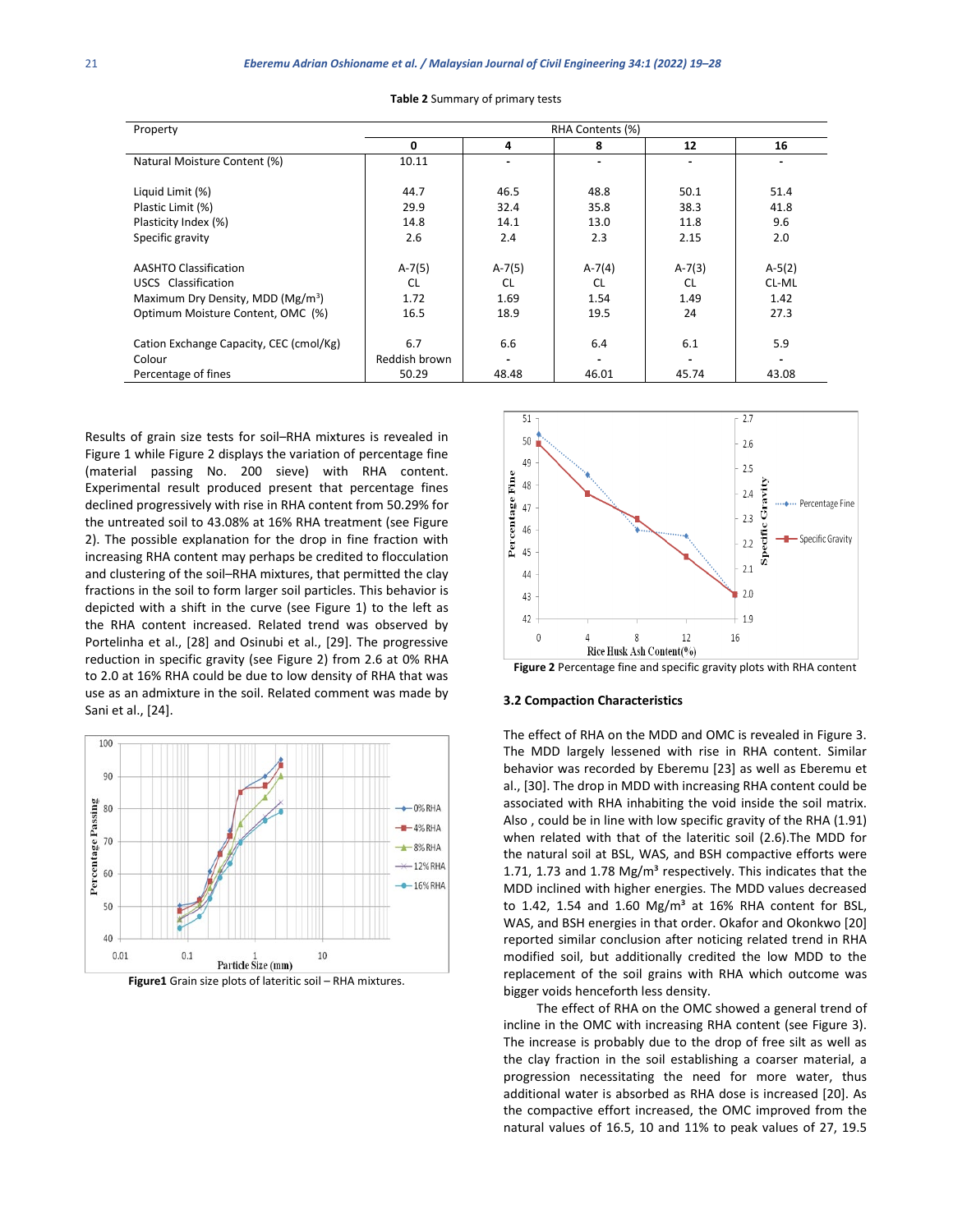and 16% at 16% RHA content for BSL, WAS and BSH energies respectively.



# **3.3 Consolidation Characteristics**

#### *3.3.1 Pre-Consolidation Pressure*

#### **Influence of Compactive Effort**

The pre-consolidation pressure is the peak effective vertical overburden pressure that an individual soil sample has sustained earlier. It is measured from the void ratio/logarithm of pressure plot generated from laboratory experiment. The pre-consolidation pressure with compactive effort plot is displayed in Figure 4.

With rise in RHA dose, the pre-consolidation pressure decreased except for the initial stage of 4 to 8% rice husk ash for BSL and WAS effort where an increase was observed before dropping. The decrease could be attributed to structuration which creates a cementation bond for the treated clay particles[32-33]. This demonstrates that with addition of RHA the pre-consolidation pressure values decreased. Another reason for the drop could be credited to the fact that the ash content with marginal pozzolanic behavior might have altered the soil structure (Eberemu et al., [30]. But with increase in compaction energy the pre-consolidation pressure generally increased, pre-consolidation pressure values of 18kN/m2 at BSL, 40kN/m2 at WAS and 50 kN/m2 at BSH efforts were obtained. The pre-consolidation pressure increased by 64, 72, 29, 11, and 28% at 0, 4, 8, 12 and 16% RHA contents, respectively; with increasing the compactive effort from BSL to BSH. This agrees with the findings of Eberemu et al., [30]. They found out that RHA made the soil less difficult to compact and resulted in additional intact placement of the soil leading to the increased values in the pre-consolidation pressure recorded.

#### **Influence of Curing Period**

Plot of pre-consolidation pressure with respect to curing period is revealed in Figure 5. Generally, the pre-consolidation pressure improved with rising curing period. From 7 to 56 days curing period, pre-consolidation pressure increased from 64 – 66.5 kN/m<sup>2</sup> at 8% RHA, 65 – 66.5 kN/m<sup>2</sup> at 12% RHA and 73 – 74 kN/m<sup>2</sup> at 16% RHA content. These increases correspond to 3.9%, 2.3% and 1.4% at 8, 12 and 16% RHA contents, respectively. Compared to the increase from 7 to 28 days curing period, the incline in pre-consolidation pressure from 28 to 56 days is not as pronounced (which indicates reduced pozzolanic reactivity). Eberemu and Sada [31] reported that pozzolanic reaction continues after mixing of the soil.



**Figure 4** Pre-consolidation pressure with compactive effort



**Figure 5** Pre-consolidation pressure with curing period

### *3.3.2 Compression index (Cc)*

#### **Influence of Compactive Effort:**

Figure 6 shows the changes in compression index, Cc with compactive effort. Generally as the RHA content and compactive effort increased, the compression index decreased. Similar trend was reported by Ikeagwuani, [5]. This could be due to the packing of the soil particles together and the reduction in the void spaces within soil matrix with increase in the compaction energy. Values decreased from 0.078 to 0.03 for BSL, 0.067 to 0.003 for WAS, 0.022 to 0.011 for BSH compactive effort. Montohar [34] experimental results revealed that the adding RHA and lime to soil lessened the compression index. Furthermore, Okoro et al, [35] attributed the drop to replacement of fine particles with fines that are non-plastic in nature. The compression index decreased by 8, 4, 19, 27, and 27% at 0, 4, 8, 12 and 16% RHA content, respectively; with rise in the compactive effort. The decrease in compression index could be accredited to the packaging of soil particles thereby reducing the void spaces within the soil matrix.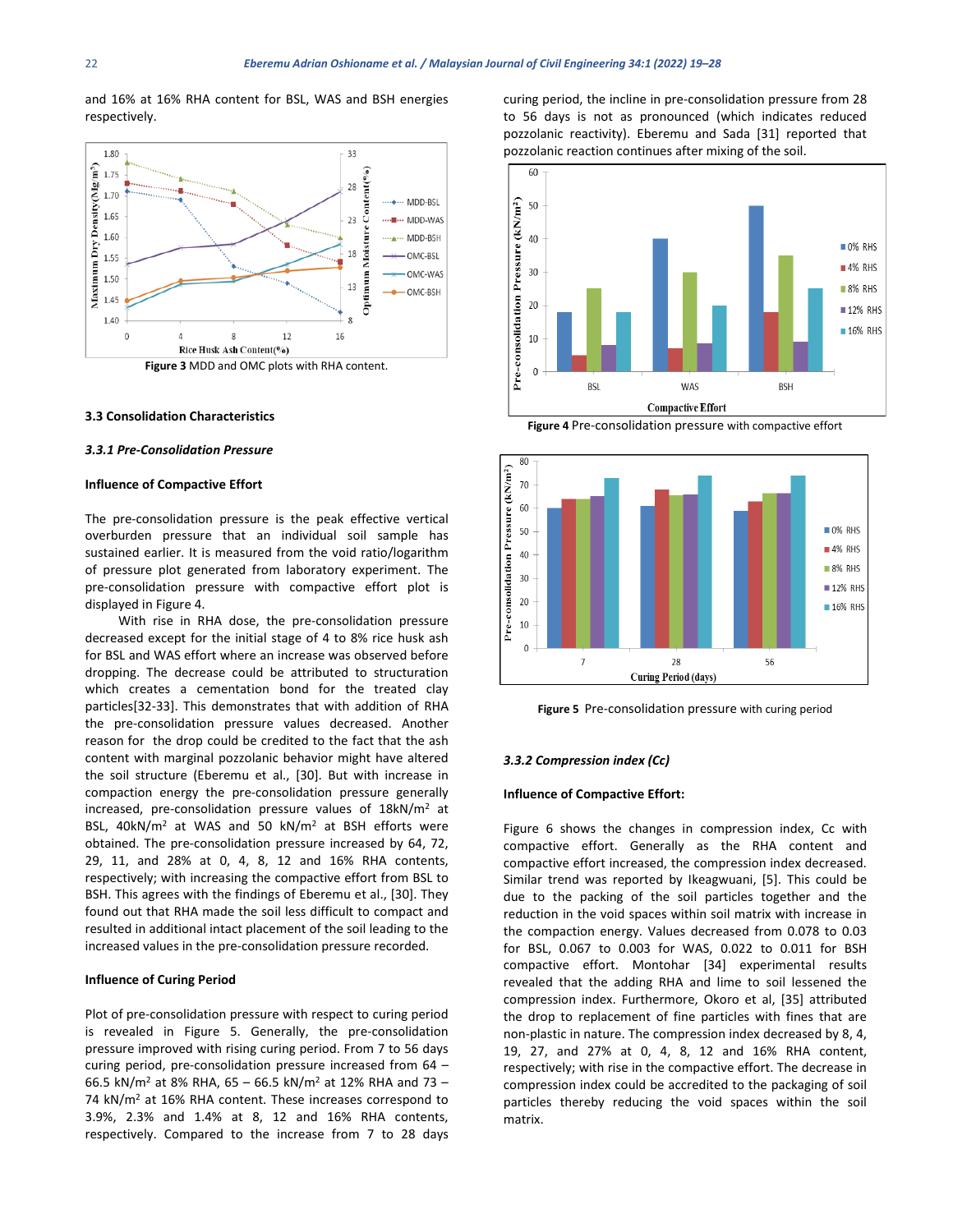

#### **Influence of Curing Period**

Plot of Cc with curing period is revealed in Figure 7. Generally, the Cc marginally declined with rise in curing period. From the 7th to 56th day curing period, the compression indices reduced by 18%, 27% and 26% at 8, 12 and 16% RHA content, respectively. This could be attributed to the time dependent effect of hydration by the pozzolana to form calcium silicate hydrates which are harder compounds, leading to increasing strength and reduction in compression index [36, 37]. This implies that settlement of the soil could be reduced by increased curing period. Also, physicochemical changes within the soil matrix with curing period could be responsible for the recorded results. Similar findings were made in literatures [5,31]





#### *3.3.3 Swell index (Cs)*

#### **Influence of Compactive Effort**

The plot of swelling index, Cs of the soil with RHA is revealed in Figure 8. Swell index decreased with increase in RHA dose and compactive effort. The values at optimum moisture ranged from 0.58 at 0% RHA to 0.034 at 16% RHA for BSL, 0.03 at 0% RHA to 0.019 at 16% RHA for WAS and 0.02 at 0% RHA to 0.16 at 16% RHA at BSH. Stabilization of soil using admixtures reported by Okoro et al., [35] showed a reduction in the values of swell index by up to 48%. Similar trend was reported by Eberemu [23] as well as Eberemu et al., [30].



#### **Figure 8**. Swell index (Cs) with compactive effort plot

#### **Influence of Curing Period**

The plot of Cs with curing period is revealed in Figure 9. No specific trend was observed due to the impact of curing period on various soil samples treated. This randomness may be due to the already crushed crystal structures that may have been formed for the duration of the curing period by the pozzolanic hydration process. Marginal cation exchange reaction and physicochemical changes within the soil matrix with curing period could be responsible for the recorded results. Similar findings were made in literatures [5,31].



**Figure 9** Swell index (Ce) with curing period plot

#### *3.3.4 Coefficient of Volume Compressibility (Mv)*

#### **Influence of Compactive Effort**

The plot of Mv with increase in pressure for BSL, WAS and BSH effort respectively is shown in Figures 10a-e. Generally, Mv lessened with rise in pressure, except for the initial pressure of 10 to 20kN/m2 where the Mv increased slightly. The drop possibly will be credited to first loading increment which made the soils to reach a very huge compression by removal of voids. Also the rearrangement of the soil particles could be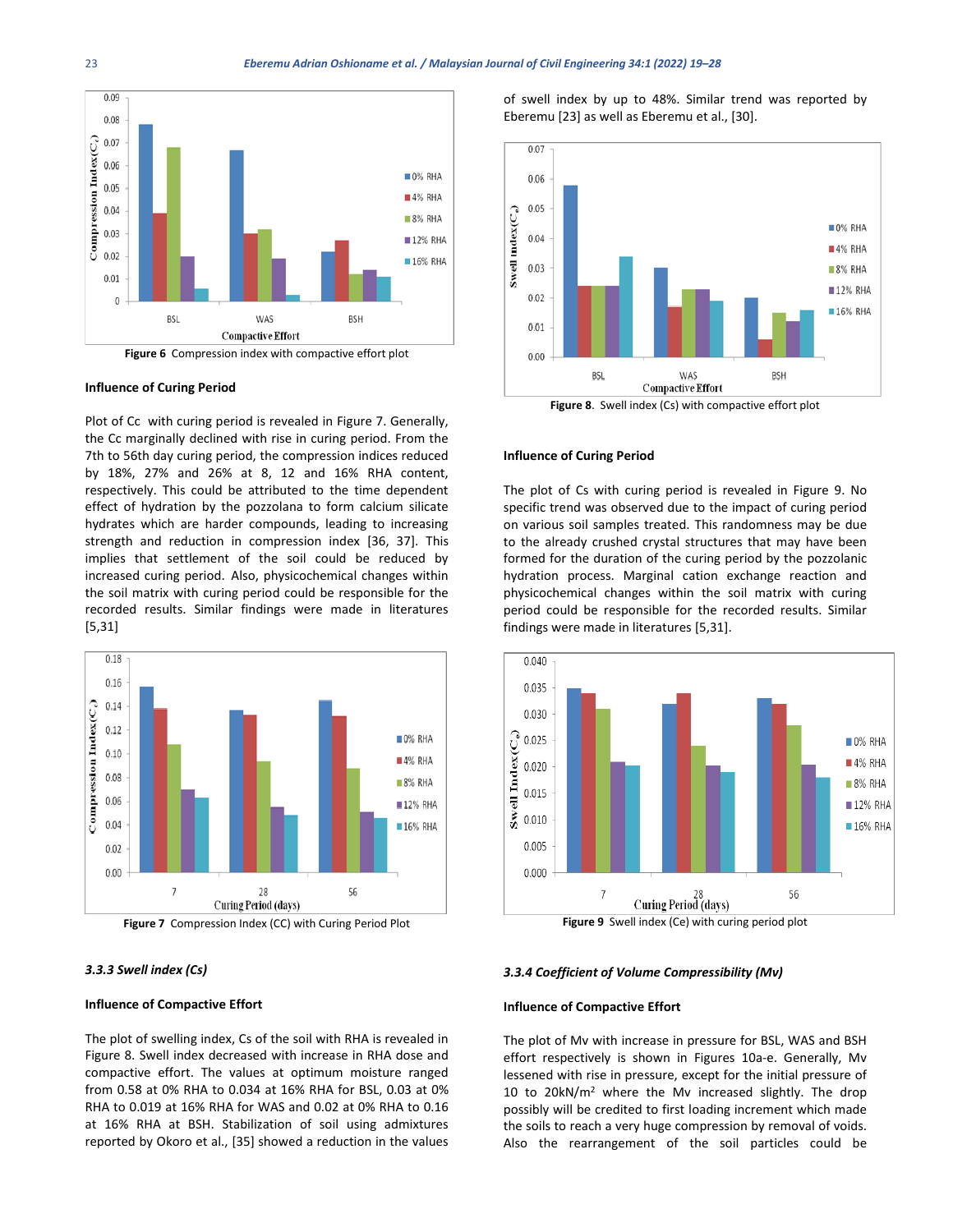responsible for the decreasing trend. Similar observation was reported by Ikeagwuani [5]. Additional increment in the loading pressure, only resulted in slight compression. Santagata et al, [38] in their study observed that volume compressibility of the soils decreases with rise in the pressure applied. Generally, no general trend was established with rise in the compactive effort.











**Figure 10** Coefficient of volume compressibility at varying compactive efforts with pressure for (A) 0%, (B) 4%, (C) 8%, (D) 12% and (E) 16% RHA contents

#### **Influence of Curing Period**

Figures 11a-e shows the variation of Mv with curing period. At higher RHA contents, from 8% RHA and above, a decrease in the volume compressibility was noticed with rise in curing period for each level of load applied. This is attributed to the curing which is a time dependent process [34]. The values at 8% RHA varied from 0.452–0.380, 0.202–0.173, 0.195–0.162, 0.179–0.13, 0.235–0.168 and 0.140–0.11 at 10, 20, 40, 80, 160 and 320 kN/m<sup>2</sup>, respectively. When related to the 7 days curing period, the values of Mv at 56 days reduced by an average of 25, 30 and 27% at 8, 12 and 16% RHA treatment respectively (for 160 and 320 kN/m2 pressures). Cation exchange reaction and physico chemical changes within the soil matrix with curing period could be responsible for the recorded results. Similar findings were made in literatures [5,31]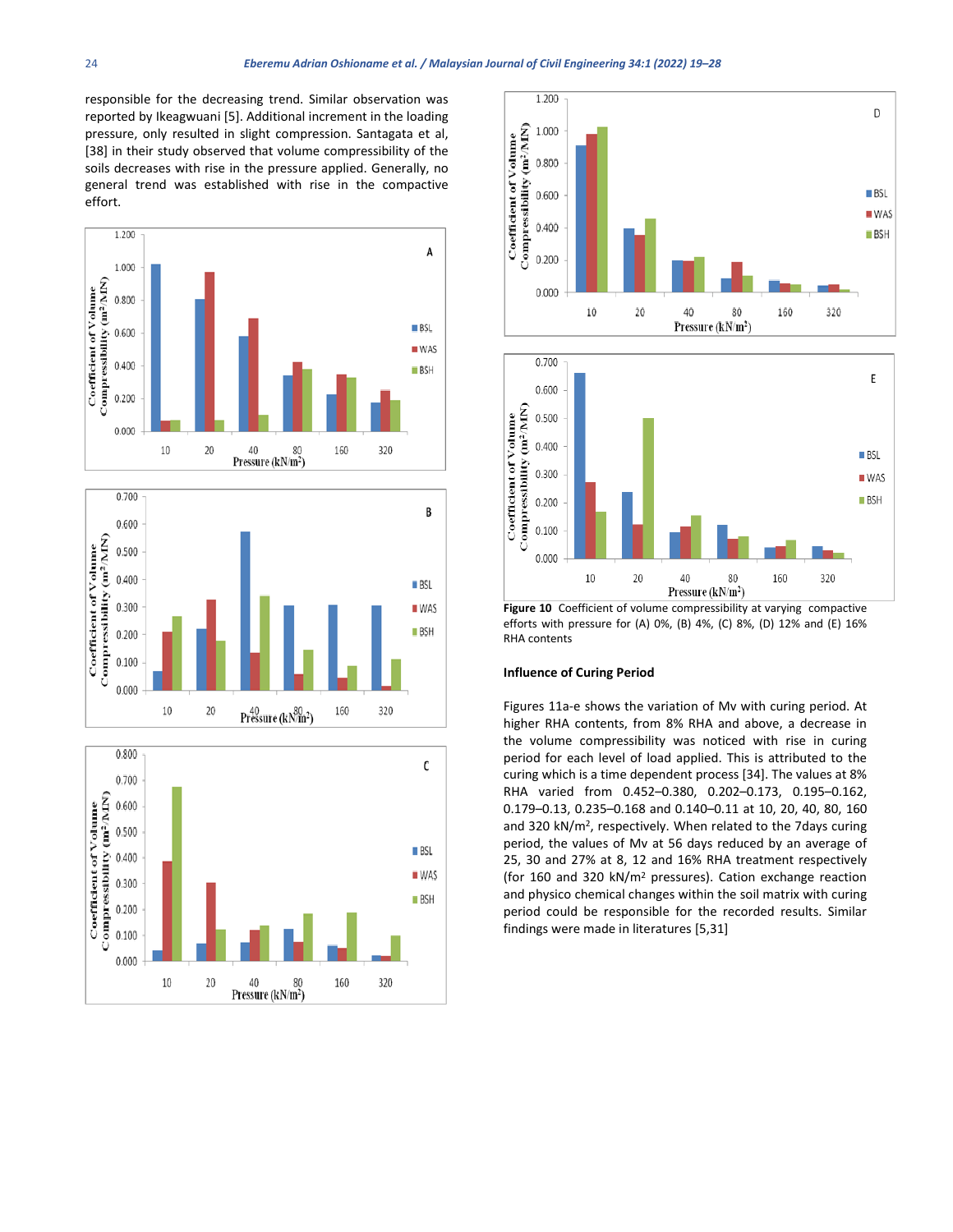









**Figure 11** Coefficient of volume compressibility with curing period for (A) 0%, (B) 4%, (C) 8%, (D) 12% and (E) 16% RHA contents.

### *3.3.5 Coefficient of consolidation (Cv)*

#### **Influence of Compactive Effort**

The coefficient of consolidation was determined using the square root of time method. Plot of  $C_v$  with RHA content is shown in Figures 12a-e. Generally, no trend was established with rise in both the compactive effort and the RHA content. At 4% RHA content for BSH compactive effort,  $C_v$  decreased continuously from 33.6 to 9.72 m<sup>2</sup>/year. While at 12% RHA content for BSL compactive effort, at pressure of 10-20 kN/m2 a rapid change occurred from 52.2 to 12.9 m<sup>2</sup>/year before an increase at 40kN/m2 and then it dropped from 32.8 to 9.9 m2/year. The drop in coefficient of consolidation is related to the rearrangement of the soil particles. Similar decreasing trend was reported by Ikeagwuani [5].



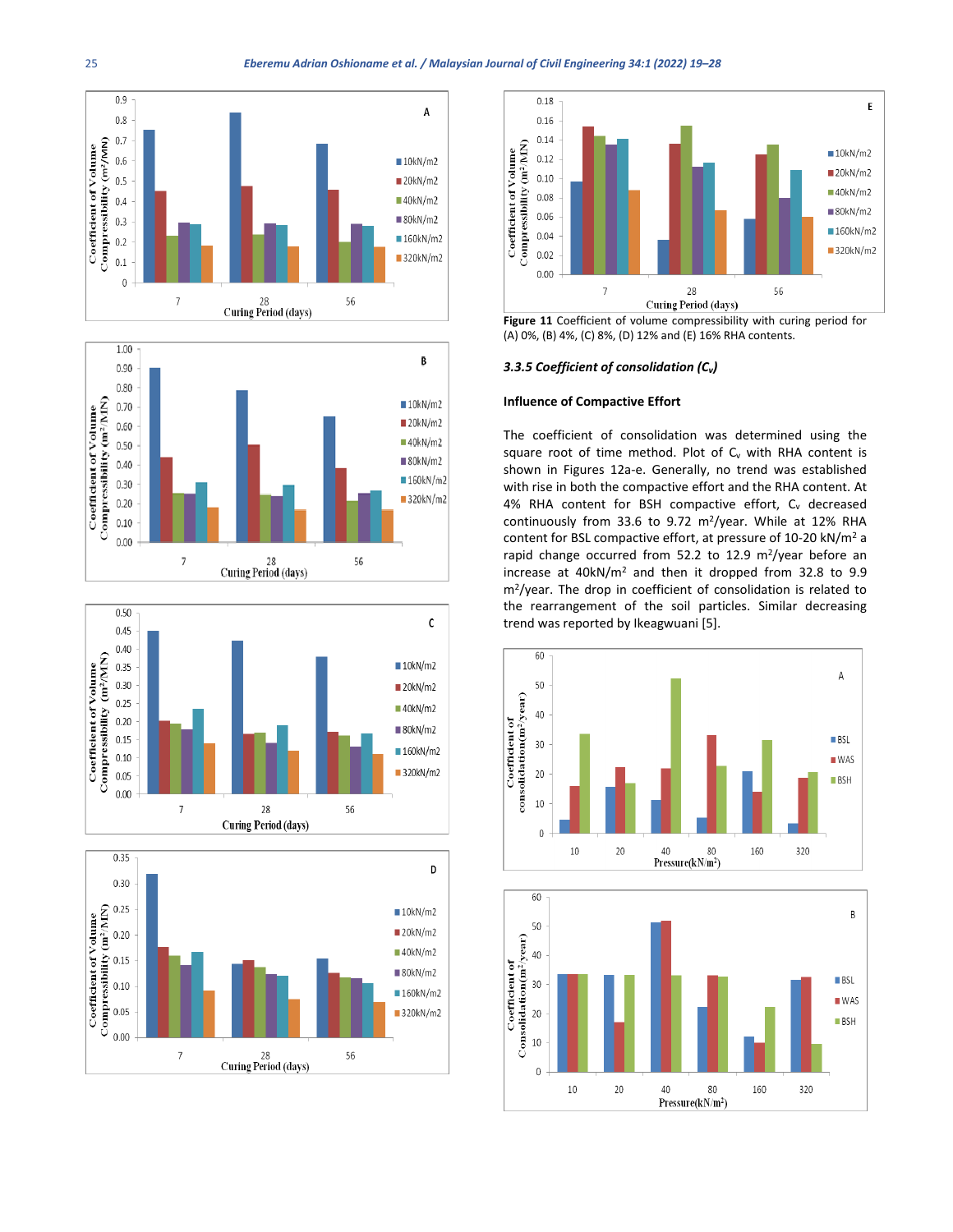



**Figure 12** Coefficient of consolidation (Cv) at different compactive efforts with pressure for (A) 0%, (B) 4%, (C) 8%, (D) 12% and (E) 16% RHA contents.

## **Influence of Curing Period**

Plot of Cv with increase in curing period is revealed in Figures 13a-e. No observable trend was established with rise in curing period. The haphazardness of the values can be observed to originate from the widely varying values obtained by graphical means at the same quantity of RHA. Cation exchange reaction and physic chemical changes within the soil matrix did not have significant effect on the treated soil. However, this is not in agreement with literatures [5,31].







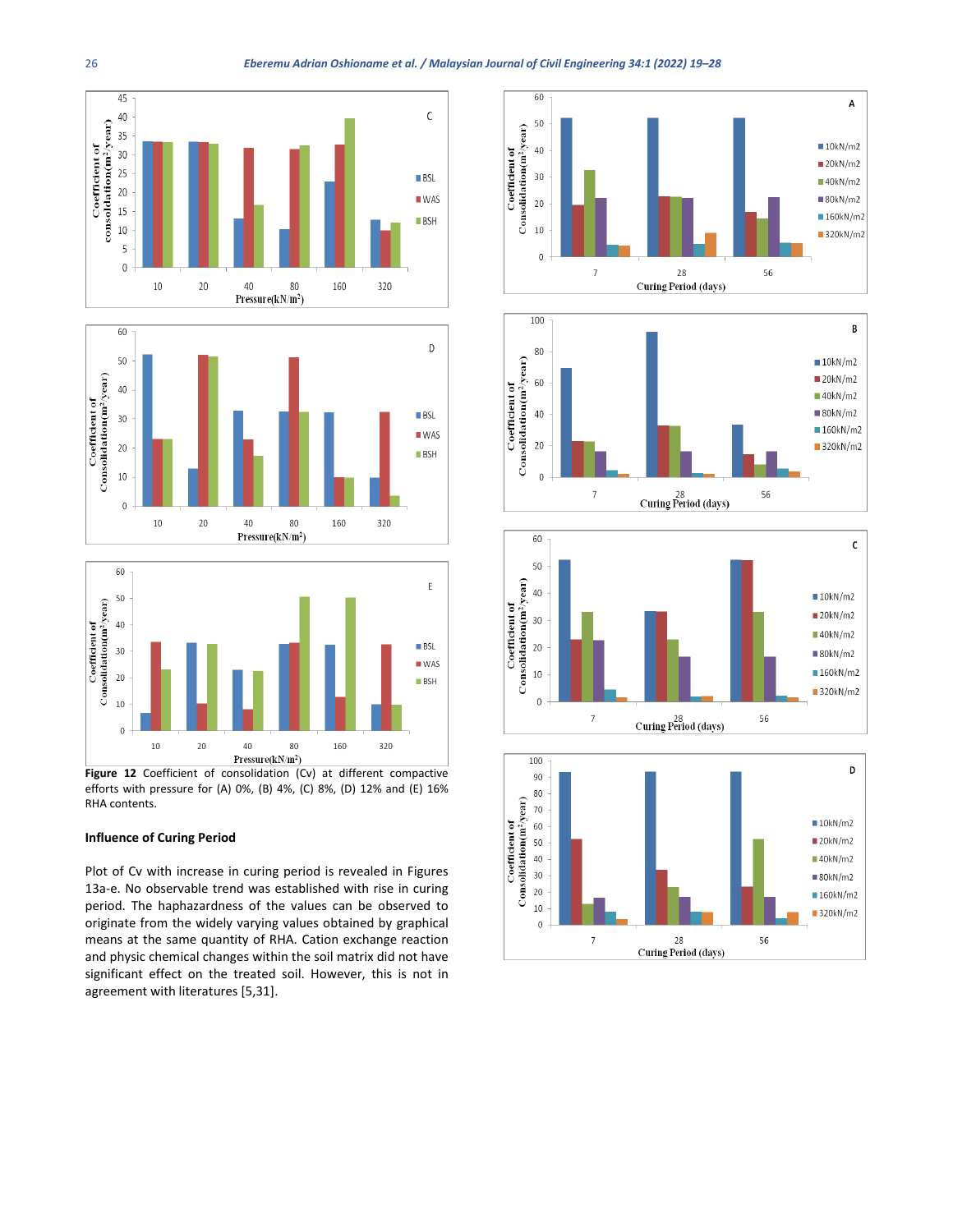

**Figure`13** Coefficient of consolidation (Cv) with curing period for (A) 0%, (B) 4%, (C) 8%, (D) 12% and (E) 16% RHA contents.

### **4.0 CONCLUSION**

The Lateritic used in this study was treated with 0, 4, 8, 12, and 16% RHA to evaluate the soil consolidation properties. Results is summarized as follows

- 1. The percentage fines reduced from 50.29 to 43.08%, the MDD declined from 1.72 to 1.42Mg/m3 and OMC increased from 16.5 to 27.3% at 0 and16% RHA respectively.
- 2. The pre-consolidation pressure rise with incline in RHA content and also with increase in both compactive efforts and curing period with exception in some case. At 12% the pre-consolidation pressure increased from 65 to 66.5kN/m2 at 7 days and 56 days respectively. Increase in RHA content caused a decrease in compression index and swelling index.
- 3. Compression index decreased with increase in both compactive efforts and curing period. There was no apparent trend detected in the swelling index with curing period. As the compactive efforts increased, Cs decreased.
- 4. Mv and the Cc reduced with treatment. It is observed that at 8% and above, the mv at each pressure lessened with increase in curing period. No universal trend was established for Cv with increase in both compactive efforts and curing.
- 5. Based on the obtained results, RHA can be more profitably use as an admixture for treatment of lateritic soil to develop its engineering characteristics.
- 6. This study has proven that consolidation properties of RHA treated soils can be substantially improved by curing before working loads are applied on them. A curing period of at least 28 days using 12% RHA compacted at energy level of BSH is recommended for optimal results.

#### **References**

- [1] Sureban, V. 2011. Consolidation Characteristics of Fly Ash and Lime Treated Black Cotton Soil. *Proceeding of International Conference on Recent Trends in Transportation*, *Environmental and Civil Engineering* 49-52. DOI: 02. TECE.2011.01.3
- [2] Mircea A. Irina,.L. and Anghel, S. 2012. Cure Time Effect on Compresibility Characteristics of Expansive Soils Treated with Eco-Cement. *Journal of Advanced Material Research*. 587:129-133
- [3] Sadeeg, J. A. Ochepo J. and Salahudeen, A. B. 2014. Effect of Bagasse Ash on Consolidation Settlement Characteristics of Lateritic Soil. *Proceedings of the National Conference on Bridging the Gap between Acamemia and Industry in Iigeria – Refocusing the Engineering Discipline,* held at Bayero University Kano. 9th – 11th November, 573-587
- [4] Meshram, K. and Jain P.K. 2015. Strength and Settlement Studies of Black Cotton Soil Reinforced with Granular Pile*. International Journal of Engineering Sciences and Research Technology*. 621-630
- [5] Ikeagwuani, C. C. 2016. Compressibility Characteristics of Black Cotton Soil Admixed With Sawdust Ash and Lime*. Nigerian Journal of Technology.* 35(4): 718 – 725.
- [6] Etim, R K., Attah, I C., Eberemu, A. O. and Yohanna, P.2019. Compaction Behaviour of Periwinkle Shell Ash Treated Lateritic Soil for Use as Road Sub-Base Construction material. *Journal of Geo Engineering*. 14(3): 179-190
- [7] Eberemu, A.O., Omajali, D.I. and Abdulhamid, Z. 2016. Effect of Compactive Effort and Curing Period on the Compressibility Characteristics of Tropical Black Clay Treated with rice Husk Ash. *Journal of Geotechnical and Geological Engineering*, 34(1): 313-322. DOI 10.1007/s10706-015-9946-9.
- [8] Road research laboratory. 2013. Soil mechanics for road engineers, hermajesty'soffice,London.Refernce.com/encyclopedia/laterite.file:1 F:laterite. 1952; htm 25/01/2013
- [9] Gidigasu, M.D. 1976. The Engineering Characteristics of Laterite Soils", (Literature Review). Build Road Res. Inst., Kumasi Ghana. Proj. Rep. SM7; 31 pp
- [10] Sherman, G.D.1952. The Genesis and Morphology of the Alumina rich Laterite clays. In: Clay and Laterite Genesis. Am. Inst. Min. Metal, Newyork, N.Y: 154-161.
- [11] Maigen, R. 1966. Review of Research on Laterites. National Resources Research IV, United Nations Educational Scientific and Cultural Organization, Paris.
- [12] Osinubi, K.J. and Bajeh I. 1994. Bituminous Stabilization of Laterite. *Spectrum Journal.* .1(2): 104-12.
- [13] Anderson, S.A. and Hee, B. 2000. *Lateritic Soil in Landfill and Covers*. In: Acar, Y.B. et al. (Eds.), Geoenvironment 2000: Characterization, Containment, Remediation and Performance in Environmental Geotechnics. *ASCE Special Publication,* 936–947.
- [14] [14] Charman, J.H..1998. *Laterite in Road Pavements*." Construction Industry Research and Information Association (CIRIA), Special Publication 47; Westminster, London.
- [15] [15] Osinubi K.J. and Nwaiwu C.M.O.2006. Design of Compacted Lateritic Soils Liners and Cover.*Journal of Geotechnical and Geoenvironmental Engineering* ASCE. 132(2):203–213.
- [16] [16] Osinubi K.J. and Nwaiwu C.M.O 2008. Desiccation Induced Shrinkage In Compacted Lateritic Soil. *Journal of Geotechnical and Geological Engineering, Springer,* Netherlands, ISSN 0960-3182 (Print); 1513–1529 (Online).
- [17] [17] Gabas, S.G., Boscov, M.E.G. and Sarkis, J.E.S2007. Cadmium and Lead Adsorption in a Compacted Lateritic Soil.‖ CD-ROM of Presentations at the First International Conference on Environmental Research, Technology Policy ERTEP 2007, Ghana. July 16–19, 2007. Session E3.18: State of the Art Technologies for Environmental Performance and Protection, 1–12
- [18] Frempong E.M. and Yanful E.K .2008. Interaction Between Three Tropical Soils and Municipal Solid Waste Landfill Leachate. *Journal of Geotechnical and Goenvironmental Engineering*. ASCE; 134(3):379– 396
- [19] Neville, A.M..2000. Properties of Concrete. 4th ed. (low-price ed.). Pearson Education Asia Publication, England, Produced by Longman Malaysia.
- [20] Okafor, O. and Okonkwo N.2009. Effect of rice husk ash on some geotechnical properties of laterite soil, *Leonardo Electric Journal Of Practice And Technologies.* 15: 67-74.
- [21] Eberemu, A.O., Amadi, A.A. and Osinubi, K.J. 2011a. The use of compacted Tropical Clay Treated with Rice Husk Ash as a suitable Hydraulic Barrier Material in Waste Containment Application."*Proceeding First International Conference on waste Management in Developing Countries and Transient Economies*. Mauritius, Africa.5-9th September :1-14
- [22] Eberemu, A.O, Amadi, A.A. and Sule, J.2011b. Desiccation Effect on Compacted Tropical clay Treated with Rice Husk Ash" Geotechnical Special Publication (GSP). 211. ASCE. *IN Advances in Geotechnical*